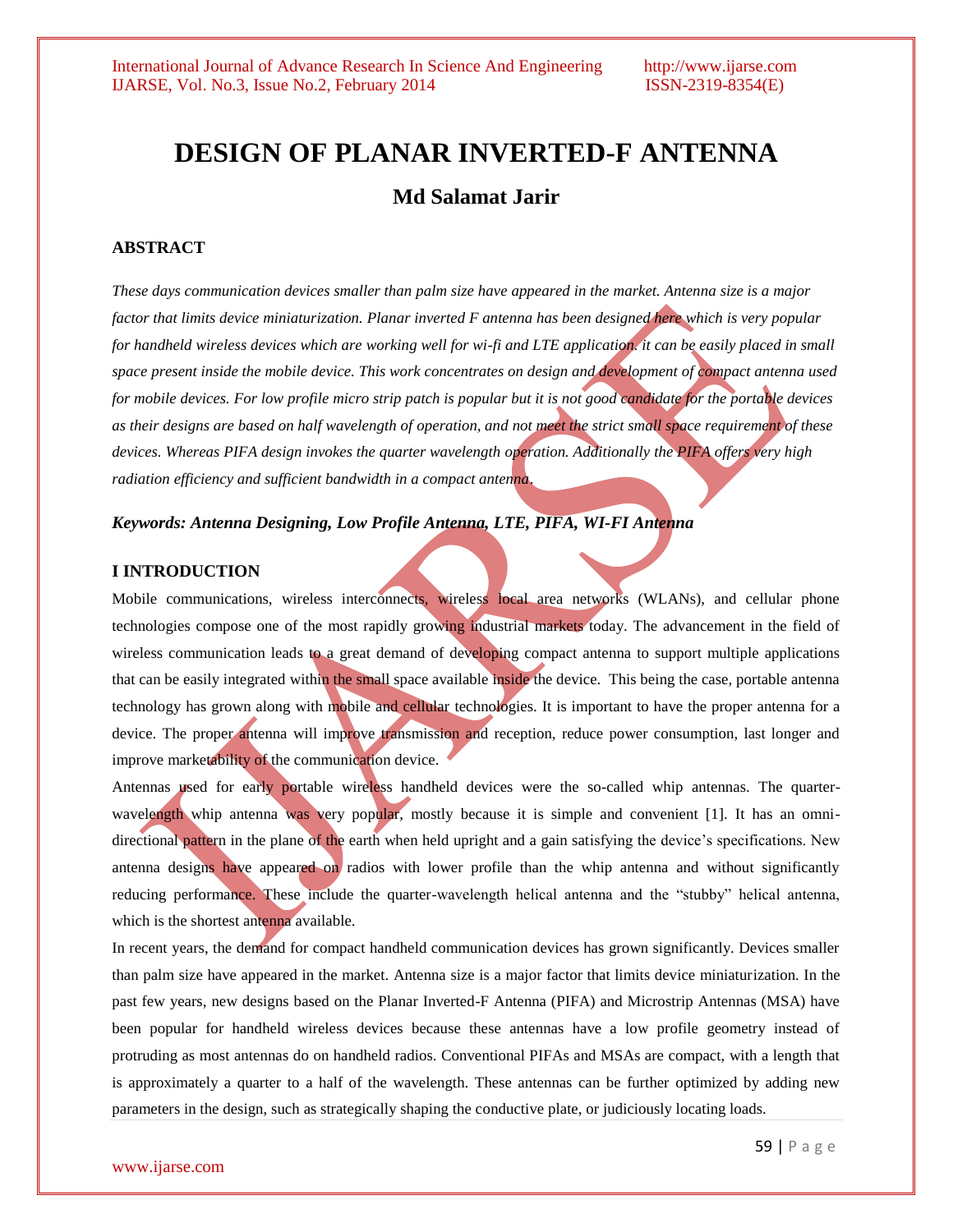The major limitation of many low-profile antennas is narrow bandwidth. Bandwidth in these antennas is almost always limited by impedance matching. The common criterion is a 2:1 VSWR into a 50-Ω load. Typical conventional PIFA's have a 5% bandwidth, but advanced designs offer wider bandwidth. A variety of techniques for broadening bandwidth have been reported, including the addition of a parasitic structure whose resonant frequency is near that of the driving antenna structure. One example described in the literature is a stacked microstrip patch antenna [1].

In addition to solving the problem of broadening the antenna bandwidth to the required specifications of the system, one has to worry about developing new structures for devices that covers more than one frequency band of operation. Dual-band wireless phones have become popular recently because they permit people to use the same phone in two networks that have different frequencies. Tri-band phones have also gained popularity. Still, there exist more than three frequency bands used for wireless applications. Systems that require multi-band operation require antennas that resonate at the specified frequencies. This only adds complexity to the antenna design problem.

#### **II VARIOUS ANTENNA STRUCTURES**

This work concentrates on the design and development of compact antenna used for mobile devices. Microstrip patches are popular antennas because of their low profile. Various types of low-profile elements have recently been developed and they are fairly efficient radiators that can be easily manufactured at low cost. However, the conventional microstrip patch is not a good candidate for the portable devices as their designs are based on halfwavelength of operation [2], [3] and not meet the strict small space requirement of these devices. Therefore, more unusual approaches must be examined for reduced size operation.

#### **2.1 The Inverted-L Antenna**

The ILA is an end-fed short monopole with a horizontal wire element placed on top that acts as a capacitive load. The design of the ILA has a simple layout making it cost efficient [4]-[6]. Figure 1 shows the physical layout of the inverted-L antenna. Many of the electrical characteristics of the inverted-L are similar to those of the well understood short monopole.

The input impedence of ILA has relatively low resistance and high reactance that make the inverted-L difficult to impedance match to typical feedlines.

#### **2.2 The Inverted-F Antenna**

The inverted-F is a variation on the inverted-L that modifies the input impedance to be nearly resistive and thus provides reduced mismatch loss. The inverted-F antenna is known as a "shunt-driven inverted-L antennatransmission line with an open end". Figure 2 shows the layout of the inverted-F antenna.

The inverted-F adds a second inverted-L section to the end of an inverted-L antenna. This additional inverted-L segment adds a convenient tuning option to the original inverted-L antenna and greatly increases the antenna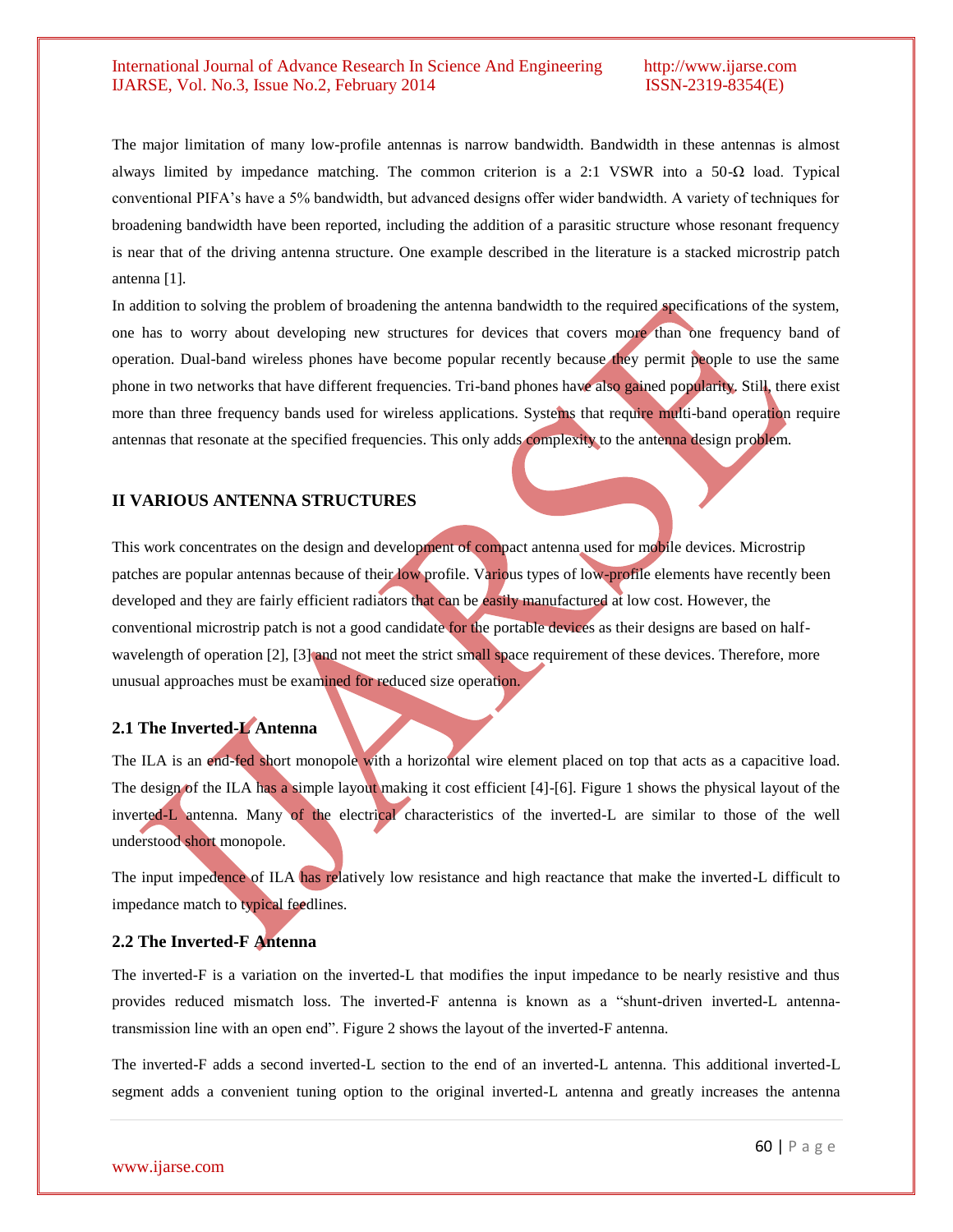usability. The location of the feedpoint, S, along the length of the upper element provides the impedance tuning mechanism.



#### **Figure 1: Inverted-L Antenna Geometry Figure 2: Inverted-F Antenna Geometry.**

# **2.3 The Dual Inverted-F Antenna**

One critical problem that both the inverted-F and L antennas share with the short monopole is very low impedance bandwidth. Several modifications to the inverted-F have been examined that increase the bandwidth of the antenna. One such variation is shown in Figure 3, the dual inverted-F antenna (DIFA). The dual inverted-F uses a parasitic inverted-L antenna placed next to the inverted- F. The parasitic element has a length that is equal or nearly equal to L on the inverted-F.





### **2.4 The Planar Inverted-F Antenna**

To increase the bandwidth, the Planar inverted-F antenna (PIFA) is developed. The PIFA can be considered a direct extension of the inverted-F antenna that has the horizontal wire radiating element replaced by a plate to increase its usable bandwidth. Figure 4 shows the general structure of the planar inverted-F antenna. PIFA designs invoke the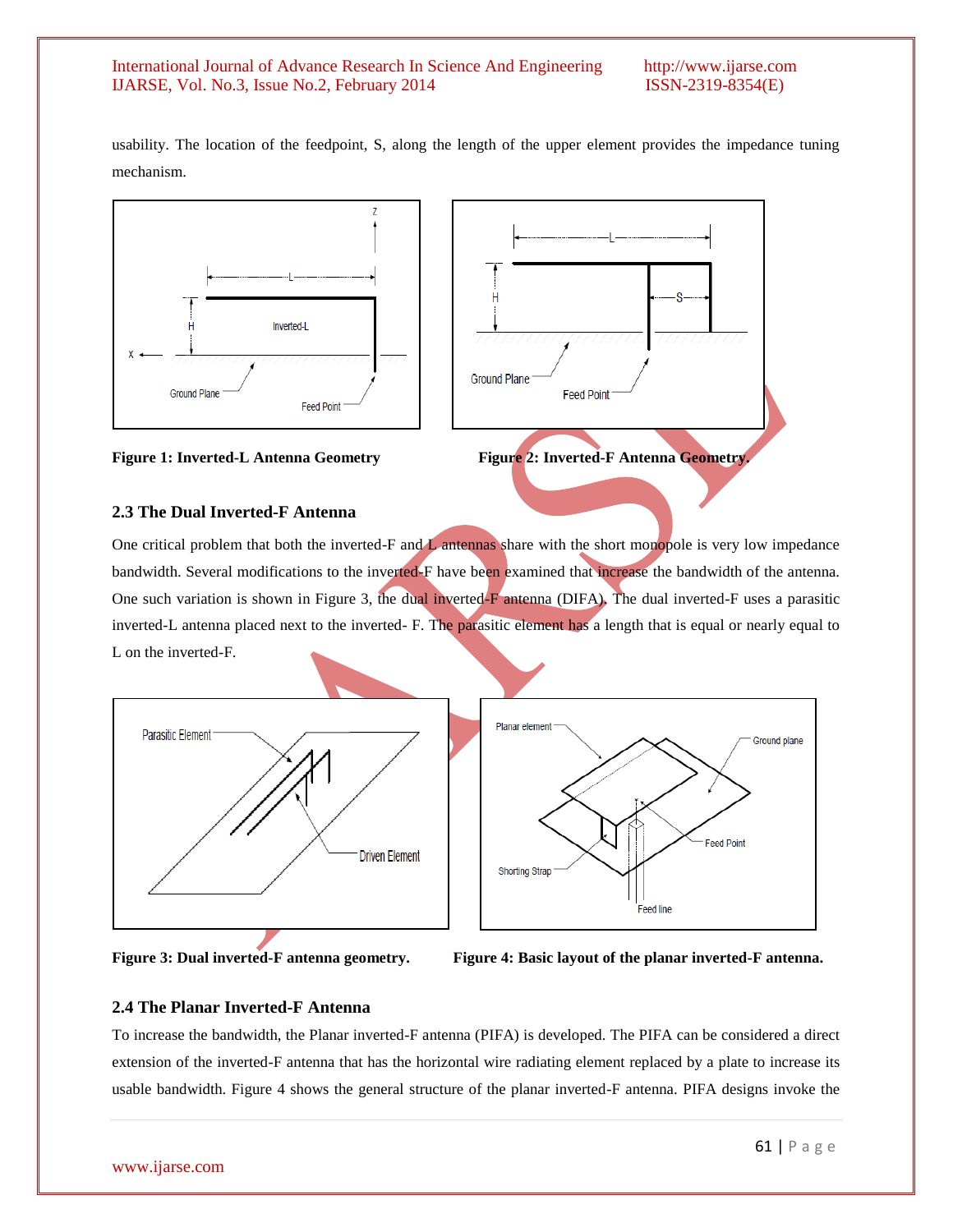quarter-wavelength operation. Additionally, the PIFA offers very high radiation efficiency and sufficient bandwidth in a compact antenna. Technique like use of reduced ground plane can to be employed to further increase the bandwidth [7], [8]. Multi-frequency capability with the antenna structure can be achieved by exciting various resonant modes using branched structure, created by cutting slots in the radiating element [9]-[12].

#### **III DESIGN EQUATIONS**

Fig. 5 shows the schematics of the planar inverted-F antenna. The patch length and width are  $L_1$  and  $L_2$  respectively. The shorting pin (or shorting post) is of width W, and begins at one edge of the PIFA. The feed is at a distance D from the shorting pin. The PIFA is at a height H from the ground plane. Air ( $\epsilon_r = 1$ ) is used as a substrate in between the patch and the ground plane. The resonant frequency of the PIFA is proportional to the effective length of the current distribution. The following cases can be considered for getting the expression of frequency at which PIFA radiates.



**Figure 5:** Schematic of planar inverted-F antenna.

**Case 1:**  $W = L_1$  i.e., when the width (W) of the short-circuit plate is equal to the length of the planar element, say  $L_1$ . This corresponds to the case of the short-circuit MSA, which is a quarter-wavelength antenna. The effective length of the MSA is  $L_2$  + H where, H is the height of the short-circuit plate. The resonance condition then is expressed by Eq. 1.

$$
L_2 + H = \frac{\lambda}{4}
$$

 $(1)$ 

where  $\lambda$  is the desired wavelength.

As  $\lambda = c/f$ , where f is the desired operating frequency of PIFA and c is the speed of light. Thus,

$$
f = \frac{c}{4(\mathcal{L}_2 + H)}\tag{2}
$$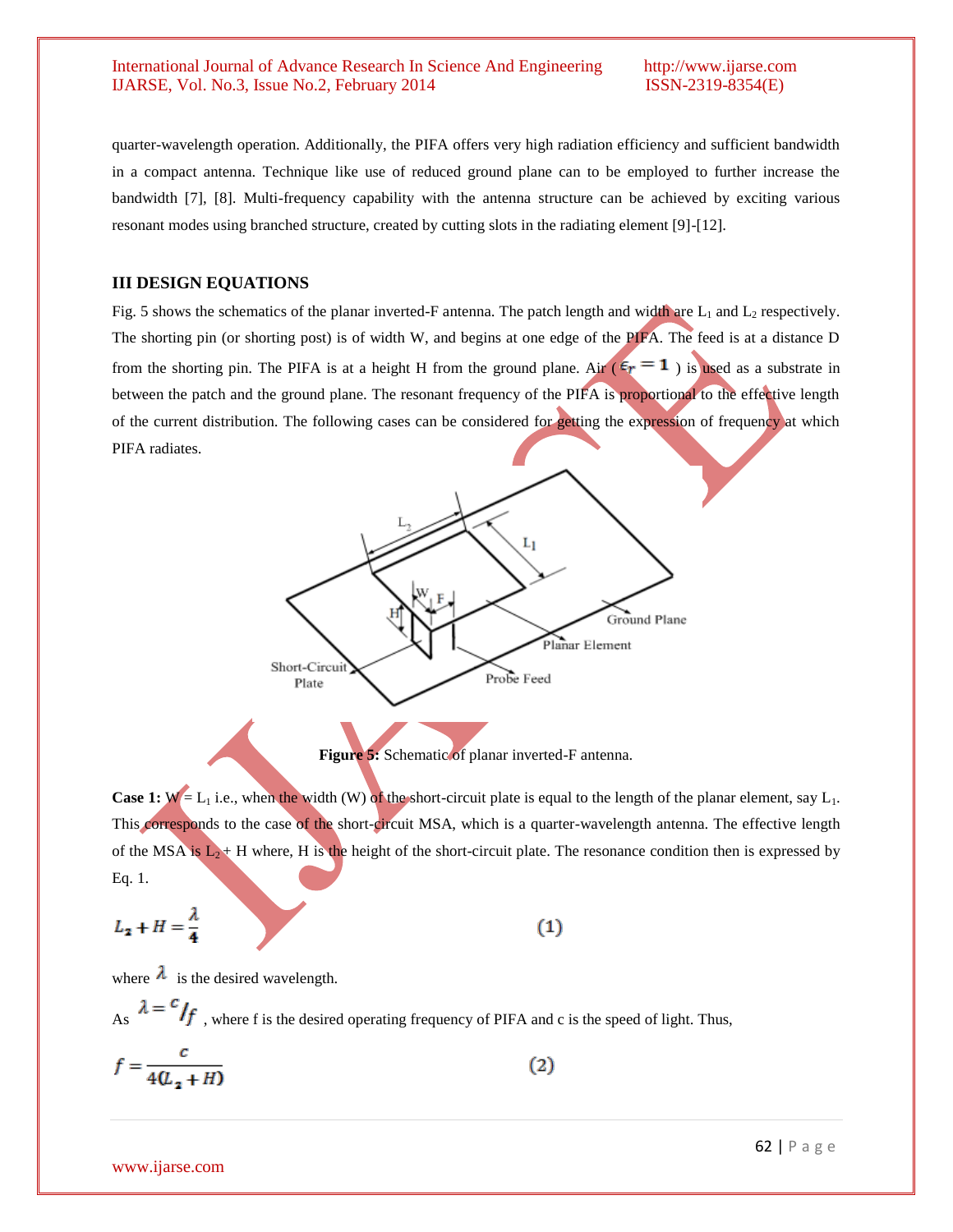**Case 2:** W = 0 i.e. short-circuit plate is represented by a thin short-circuit pin. The effective length of the current is then  $L_1 + L_2 + H$ . For this case, the resonance condition is expressed by

$$
L_1 + L_2 + H = \frac{\lambda}{4} \tag{3}
$$

Therefore,

$$
f = \frac{c}{4(\underline{L_1} + \underline{L_2} + H)}
$$

**Case 3:**  $0 < W < L_1$ , the resonant frequency  $f$  is a linear combination of the resonant frequencies associated with the limiting cases and is given by

 $(4)$ 

$$
f = \frac{c}{4(U_1 + L_2 + H - W)}
$$

#### **IV LITERATURE REVIEW**

The popularity of mobile communication systems has increased remarkably during the last decade and the market demand still continues to increase that leads to the development of number of antenna structures for obtaining multiband and wideband functionality. K. L. Virga *et al.* [13] addressed the development and characterization of several low-profile and integrated antennas with enhanced bandwidth for wireless communications systems. In this paper the new radiators are developed by adding parasitic elements or tuning devices to the planar inverted-F antenna (PIFA). P. Nepa *et al.* developed a novel compact planar inverted-F antenna operating in the IEEE 802.11a, IEEE 802.11b/g, and HIPERLAN2 frequency bands, to be mounted on laptop computers. In this structure the multiband behavior is obtained by combining a trapezoidal feed plate with two different resonance paths in the radiating structure [14]. A dual-band digital video broadcasting-handheld antenna is presented in which the proposed antenna is composed of a meandered line inverted-L shape and loop antenna for the broadband performance [15]. The measured operational bandwidth of the antenna (VSWR < 3.5) is 400 MHz (470–870 MHz) at UHF band and 300 MHz (1380–1680 MHz) at L-band. C. H. See *et al.* [16] proposed a planar inverted-F-L antenna (PIFLA) with a broadband rectangular feeding structure for lower-band ultra-wideband (UWB) applications, which is constructed from a driven F-shaped element and a parasitic L-shaped element. Both the patches are inverted and aligned face-toface over a finite ground plane. A novel compact multiband planar inverted-F antenna for bluetooth, satellite digital multimedia broadcasting, wireless broadband, worldwide interoperability for microwave access, and wireless local area network applications is presented by Y.S. Shin [17].

A more compact design of a meander line antenna was designed to operate at 2.4-GHz for WLAN application [18]. The researchers described two different designs of meander line antenna with and without conductor line. The designed antennas were fabricated on a double-sided FR-4 printed circuit board using standard PCB technique and tested with a Network Analyzer. A bandwidth of 152 MHz and return loss of -37.7dB were obtained at the operating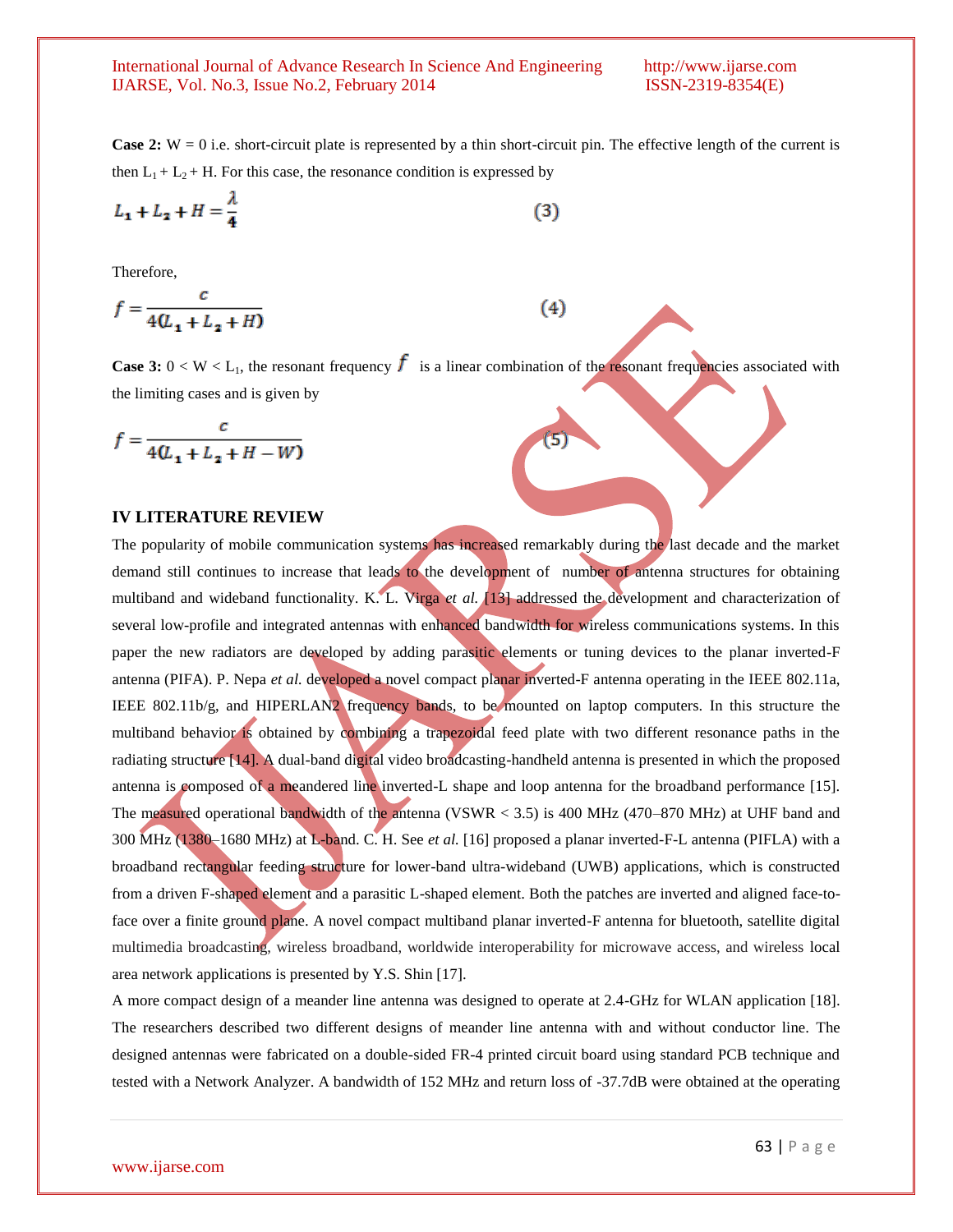center frequency of 2.4 GHz. The effect on the antenna radiation and reflection properties with varying the MLA length, width, number of turns and conductor dimensions are also discussed in this paper.

In [19], a meander line antenna with smaller dimensions (40 x 40 cm) is presented. The designed antenna exhibited a bandwidth of 274 MHz and return loss of -25 dB at a center frequency of 1.575 GHz. In [20], where the authors design the antenna for LTE mobile in 800 MHz but the antenna has a very small gain -16 dB.

#### **V PROPOSED ANTENNA STRUCTURE**

Over a ground plane of dimension 100 X 50 X 0.8 mm<sup>3</sup> an antenna element is made of dimension 18 X 13 mm<sup>2</sup>. Both the antenna element and the ground plane are grown over the FR4 substrate. The antenna element is at a height of 4 mm above the ground plane. The element is connected to the ground via a shorting strip of 2 mm width. The antenna element is fed by a coaxial probe at the suitable location to get better impedance matching. Three slots of suitable dimensions are cut in the antenna element to get the required bandwidth. The dimensions of all three slots are given as follows

Slot 1:  $(8.25 \text{ X } 1 \text{ mm}^2)$ 

Slot 2:  $(9.5 \times 1.25 \text{ mm}^2)$ 

Slot 3:  $(5.25 \text{ X } 2.5 \text{ mm}^2)$ 

The side view, top and bottom view of the proposed structure are shown in Fig. 6 and 7 respectively.



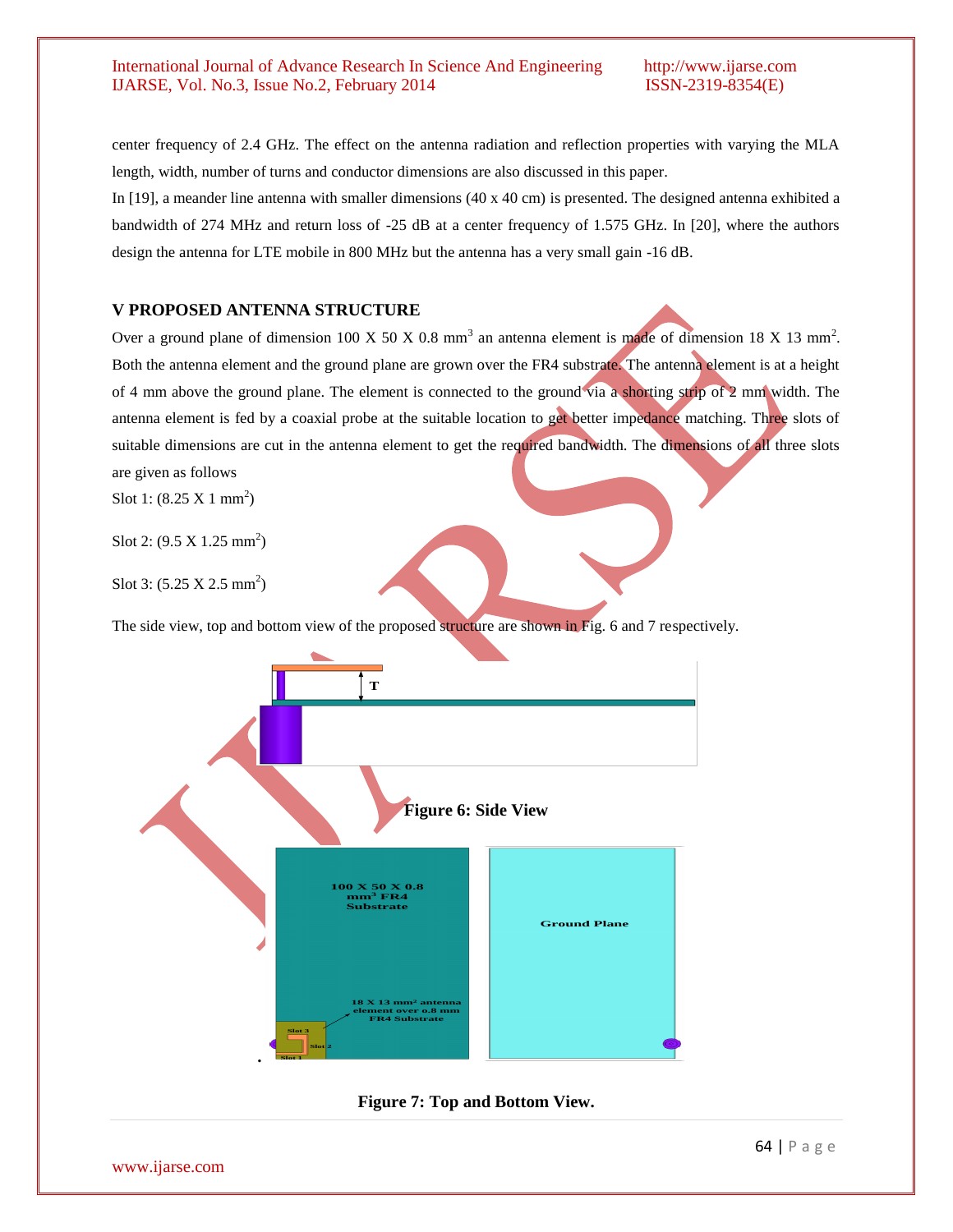The suspended view of the antenna element over the ground plane at a height of 4 mm is shown in Fig. 8.



#### **VI RESULTS**

The simulation of the proposed design is done with HFSS. The proposed structure is covering Wi-Fi (2.4-2.484 GHz) and LTE2500 (2.5-2.57 GHz for uplink, 2.62-2.69 GHz for downlink) bands. This structure is having single band that is covering two applications. The proposed structure is having a band of 2.31-2.83 GHz at -10 dB return loss. Figure 9 shows the return loss characteristics of the proposed antenna. The VSWR of the antenna is given in Fig. 10.



**Figure 9: Return Loss Characteristics of Proposed Antenna.**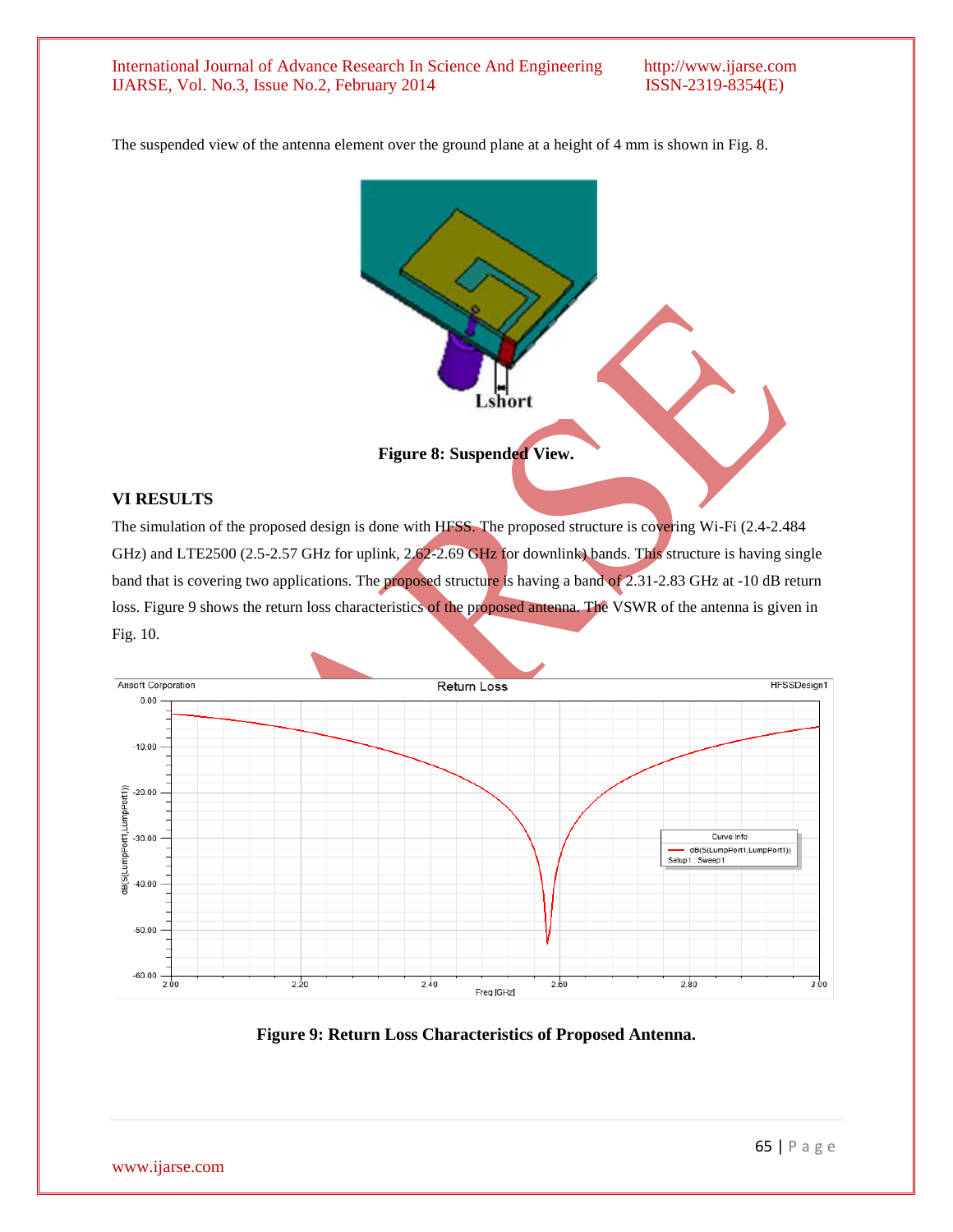#### International Journal of Advance Research In Science And Engineering http://www.ijarse.com IJARSE, Vol. No.3, Issue No.2, February 2014 ISSN-2319-8354(E) IJARSE, Vol. No.3, Issue No.2, February 2014

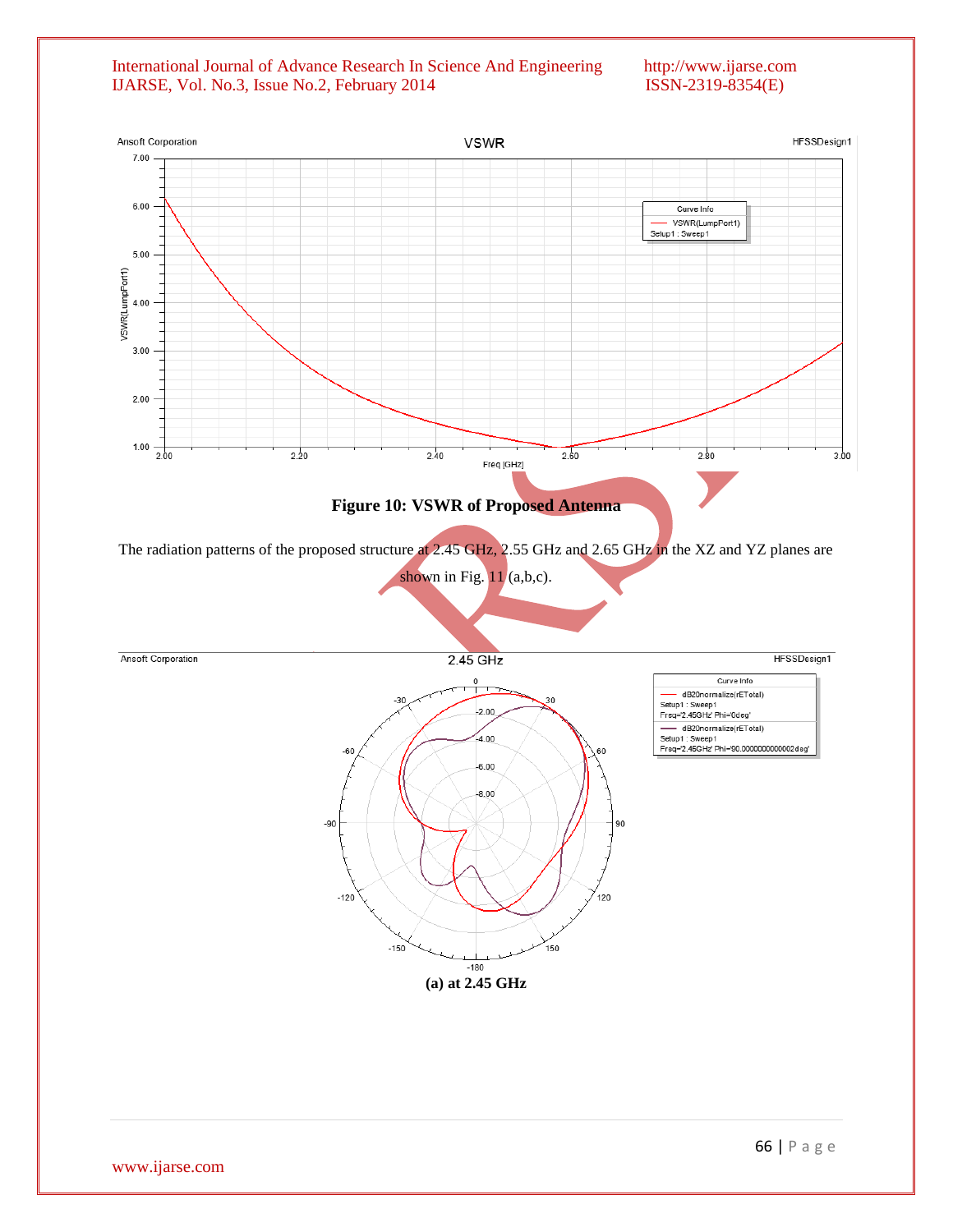

To meet the need of mobile communications, wireless interconnects, wireless local area networks (WLANs), and cellular phone technologies, an antenna structure are proposed that is working well for the Wi-Fi and LTE2500 application. This antenna element can easily be placed in the small space present inside the mobile device. The proposed structure is having a VSWR of less than 2 in the required bands. The radiation patterns in the two principal planes are also good at all the frequencies and are suitable for proper reception of the signals.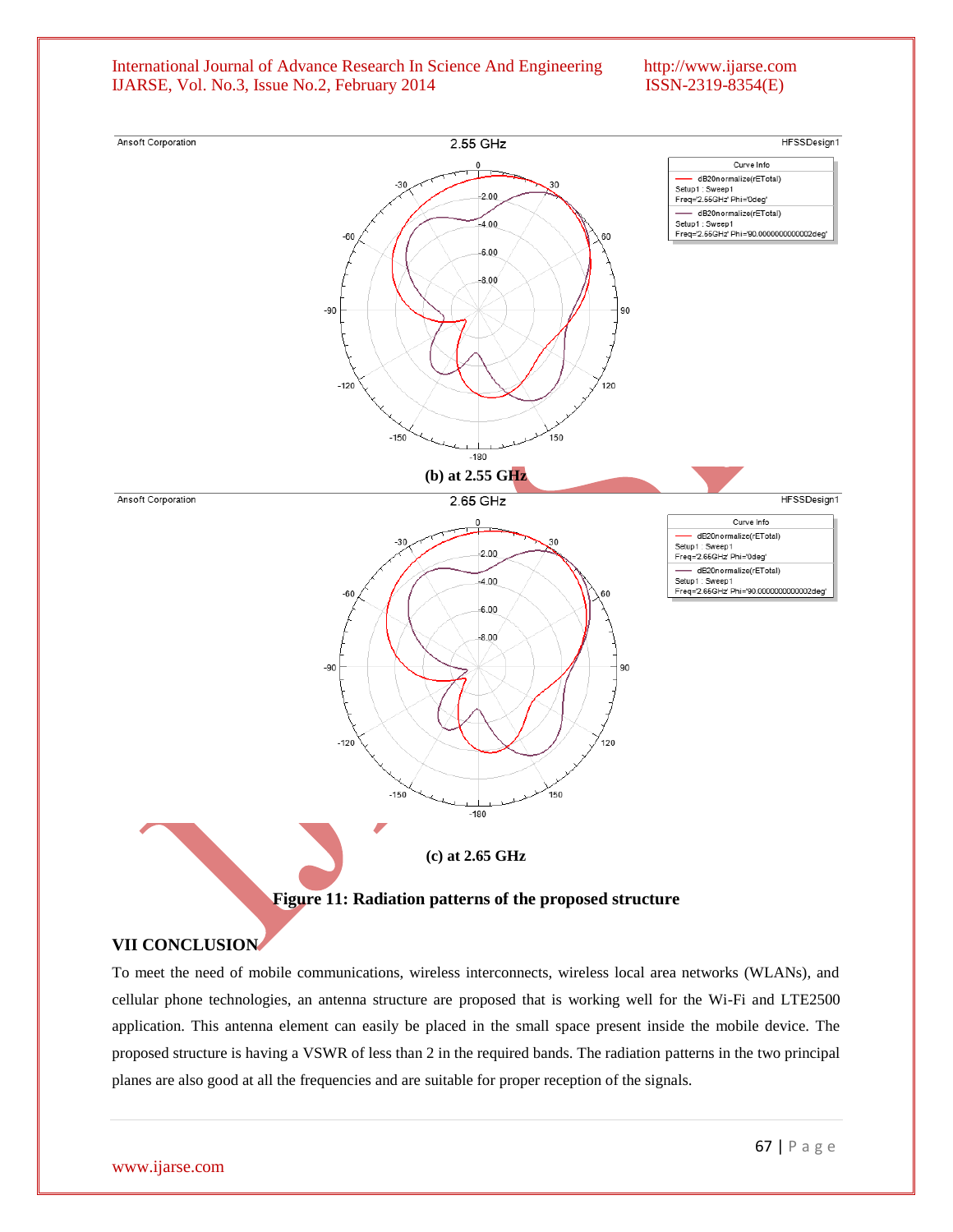#### **REFERENCES**

- [1] L. Setian, *Practical Communication Antennas with Wireless Applications*, Prentice Hall PTR, New Jersey: 1998.
- [2] Constantine A Balanis "Antenna theory analysis and design" John Wiley and Sons II nd edition
- [3] Pozar D.M., "The Analysis and Design of Microstrip Antennas and Arrays", IEEE press, New York, 1995.
- [4] Z.N.Chen and M.Y.W.Chia,,"Broadband planar inverted-L antennas", IEEE proceedings Microw. Antennas Propag., Vol. 148, no. 5, October 2001
- [5] Jieh-sen kuo and Kin-lu wong, "Dual-frequency operation of a planar inverted-L antenna with tapered patch width", Microwave and optical technology letters, vol. 28, pp. 126-127 January , 2001.
- [6] Z.N. Chen, "Note on impedance characteristics of L-shaped wire monopole antenna", Microwave and optical technology letters,Vol.26, Pp 22\_23.July 2000.
- [7] Ahmad R. Razali and Marek E. Bialkowski, "Dual-band slim inverted-f antenna with enhanced operational bandwidth," *Microwave And Optical Technology Letters,* vol. 54, No. 3, pp. 684-689, March 2012.
- [8] A.R. Razali and M.E. Bialkowski, "Coplanar inverted-F antenna with open-end ground slots for multi-band operation," *IEEE Antennas Wireless Propagation Letters,* vol. 8 , pp. 1029–1032, 2009.
- [9] Byndas, R. Hossa, M.E. Bialkowski, and P. Kabacik, "Investigations into operation of single and multi-layer configurations of planar inverted-F antenna," *IEEE Antennas Propagation Magazine,* vol 49, pp. 22–33, 2007
- [10] G. Marrocco, "The art of UHF RFID antenna design: Impedance matching and size-reduction technique," *IEEE Antennas Propagation Magazine,* vol. 50, pp. 66–79, 2008.
- [11] K. L Virga, Y. Rahmat-Samii, "Low-profile enhanced-bandwidth PIFA antennas for wireless communications packaging," *IEEE Transactions on Microwave Theory and Techniques,* vol. 45, pp.1879-1888, October 1997.
- [12] C. T. P Song, P. S. Hall, H. Ghafouri-Shiraz, and D. Wake, "Triple band planar inverted F antennas for handheld devices," *Electronics Letters,* vol. 36, pp. 112-114, January 2000.
- [13] Kathleen L. Virga, and Yahya Rahmat-Samii, "Low-profile enhanced-bandwidth PIFA antennas for wireless communications packaging," *IEEE Transactions on Microwave Theory and Techniques,* vol. 45, no. 10, pp. 1879- 1888, October 1997.
- [14] P. Nepa, G. Manara, A. A. Serra, and G. Nenna, "Multiband PIFA for WLAN mobile terminals," *IEEE Antennas and Wireless Propagation Letters,* vol. 4, pp. 349-350, 2005.
- [15] C. Yang, H. Kim and C. Jung, "Compact broad dual-band antenna using inverted-L and loop for DVB-H applications," *Electronics Letters,* vol. 46, no. 21, 14th October 2010.
- [16] Chan Hwang See, Raed A. Abd-Alhameed, Dawei Zhou, and Peter S. Excell, "A planar inverted-F-L antenna (PIFLA) with a rectangular feeding plate for lower-band UWB applications," *IEEE Antennas and Wireless Propagation Letters,* vol. 9, pp. 149- 151, 2010.
- [17] Yong-Sun Shin, Ki-Bok Kong, and Seong-Ook Park, "A compact multiband PIFA with the modified ground plane and shorting plate for wireless communication applications," *Microwave and Optical Technology Letters,* vol. 50, no. 1, pp. 114-117, 2007.